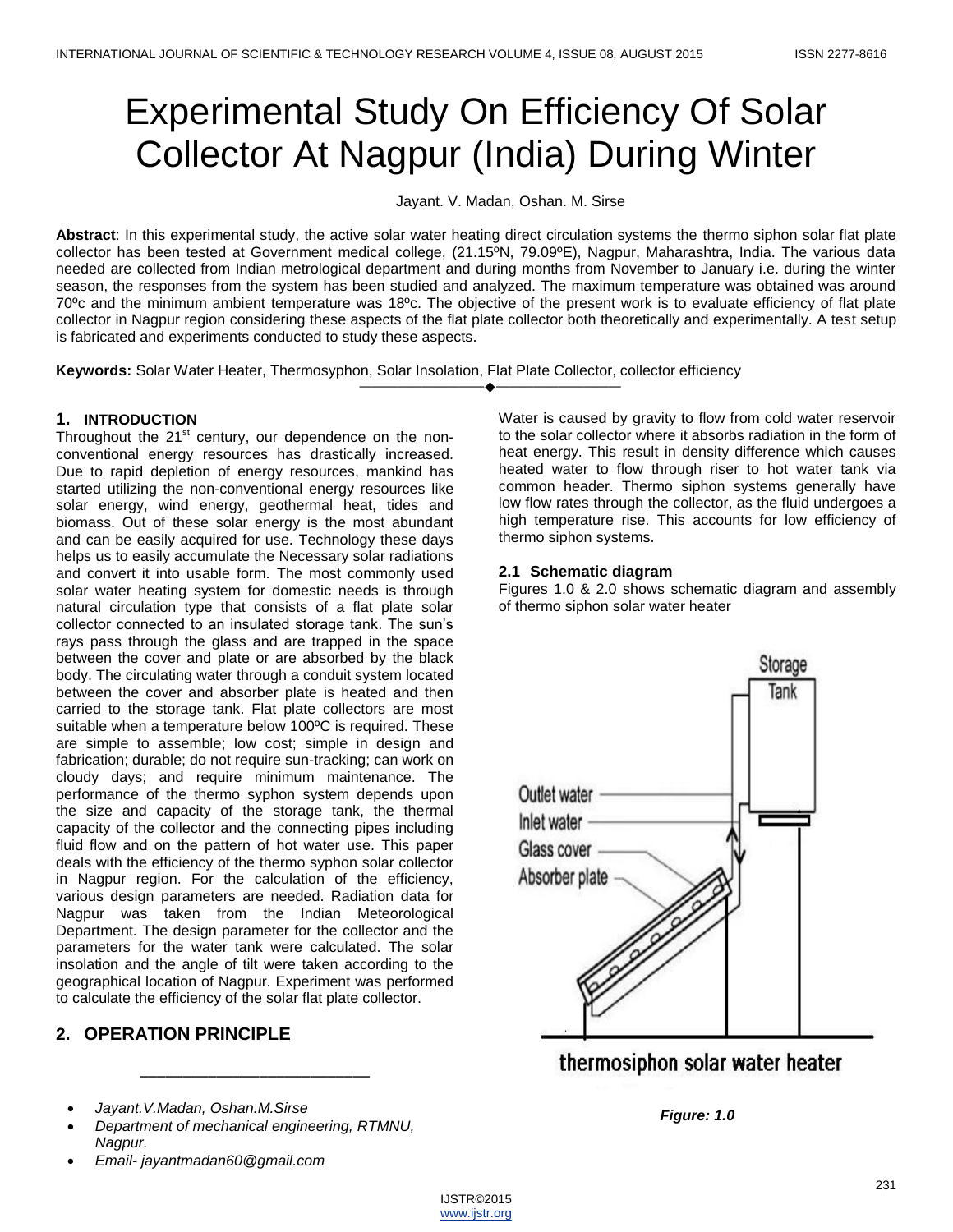

liquid flat plate collector

*Figure: 2.0*

## **3. COMPONENTS OF SOLAR WATER HEATING SYSTEM**

#### **3.1 Solar collector**

A solar thermal collector collects heat by absorbing sunlight. A collector is a device for capturing solar radiation. Solar radiation is energy in the form of electromagnetic radiation Solar flat plate collector



**Glass:** Toughened glass (glazing) protects the absorber from the outside environment while allowing through >90% of sunlight.

**Absorber:** A thin sheet of Aluminum is coated with a highly selective material that is extremely efficient at absorbing sunlight and converting it in to usable heat

**Insulation:** The insulation helps reduce heat loss from the sides and back of the collector. Made from ultra-light weight melamine foam this material is chosen to greatly reduce the weight of the collector.

**Back Sheet:** An aluminum alloy sheet seals the back of the panel and adds to the rigidity of the collector.

#### **3.2 Water tank**

water tank serves to store hot water from solar collector the tank is insulated so that there should be minimum loss of heat .the size of water tank is determined by the quantity of water to be heated.

## **4. DESIGN ANALYSIS**

### **4.1 Testing method**

The storage was filled with 100 liters of water and working fluid tubes were filled with working fluid through the working fluid tank. The working fluid is supplied from the working tank which flows inside the tubes in the collectors and then to the solar water storage tank A part of incidence solar radiation on the glass cover is reflected back to atmosphere and remaining is transmitted inside the solar collectors and the solar radiation is absorbed by the working fluid. Due to the absorption of solar radiation, working fluid temperature increases and the working fluid starts emitting long wavelength radiation which is not allowed to escape to atmosphere due to presence of glass cover. Thus the temperature above the working fluid inside the solar collectors becomes higher. The insulation provided at the bottom and all the sides of solar collectors and glass cover serves the purpose of reducing direct convective losses to the ambient which further becomes beneficial for rise in working fluid and solar collectors temperature respectively. The heated working fluid moves upward due to decrease in density whereas the colder working fluid settled at the lower portion due to more in density. After 3 hours the temperature of water(working fluid) at outlet is measured.

## **5. MEASURED PARAMETER**

- Volume of water to be heated,  $v = 0.1m^3$
- Average time of heating = 3 hours
- Average insolation (Nagpur) =  $480 w/m^2$
- Ambient temperature =  $18^{\circ}$ c (winter season)
- Water inlet temperature =  $18^{\circ}$ c (winter season)
- Water outlet temperature  $= 70^{\circ}c$
- $\bullet$  Length of collector = 1m
- Width of collector = 2m

# **6. WATER TANK**

Volume of water + volume of air space 100 liters + 100x0.5 = 150 liters Length of tank  $= 1m$ Volume (v) =  $\pi r^2 l$ Diameter of inner tank  $= 0.35$ m Diameter of outer tank  $= 0.4$ m

## **7. Solar insolation**

Average value of solar insolation in Nagpur during winter season  $4.8$  Kw  $hr$  (data by Indian metrological department)

# **8. ANGLE OF TILT FOR COLLECTOR**



Winter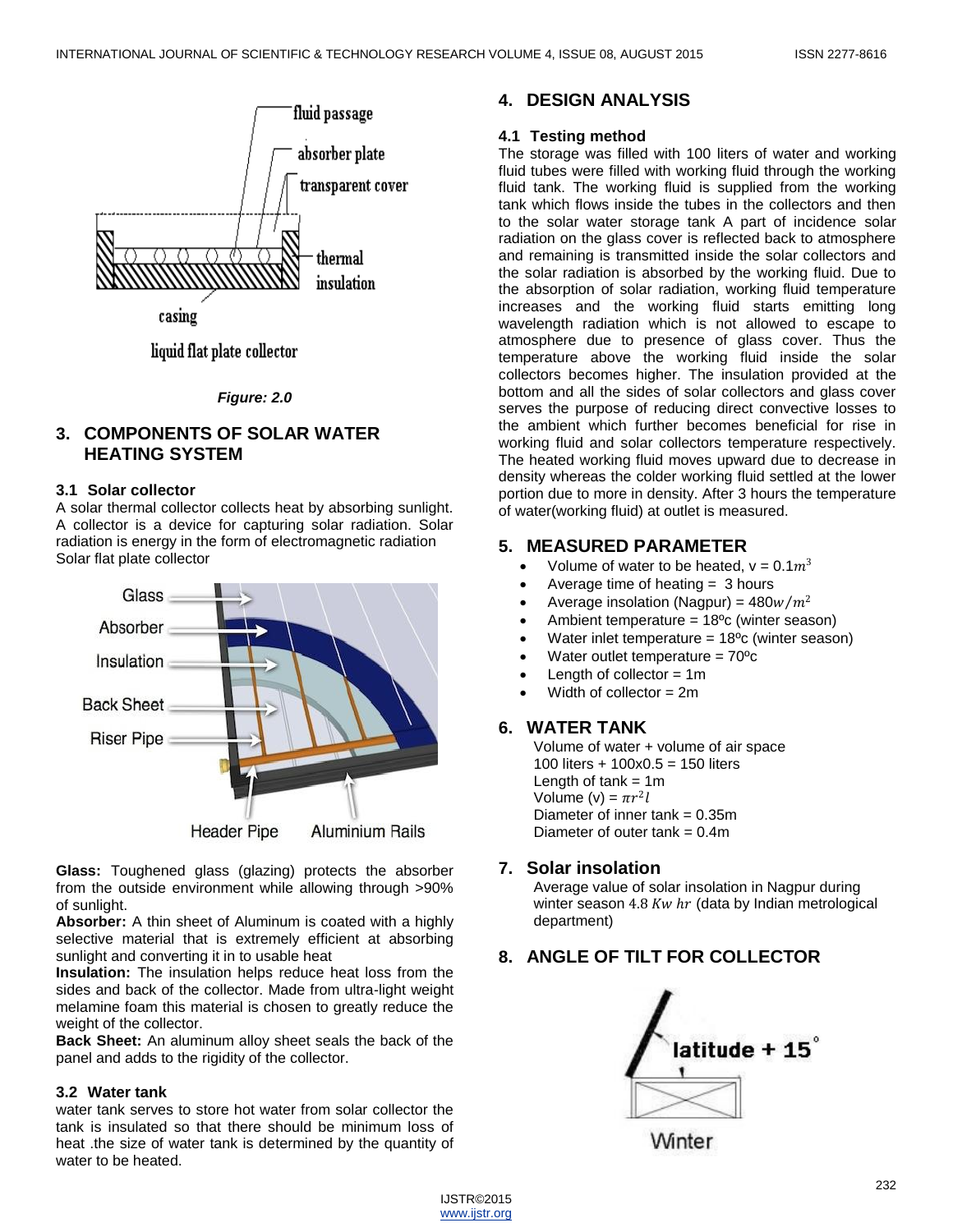

Nagpur, Maharashtra, India. Located at northern hemisphere at coordinates 21.15ºN, 79.09ºE so, panels have to point towards south direction. Determining angle of tilt taking latitude of location and adding 15º for winter season and subtracting 15º for summer season

Angle of tilt for solar collector =  $21^{\circ}$  +  $15^{\circ}$  =  $36^{\circ}$ 

### **9. EFFICIENCY CALCULATION**

The efficiency of the flat plate collector with an alternative working fluid was calculated as Overall efficiency of the system = (heat gained by water /input solar energy) Where  $v =$ volume of water

 $T_i$  = temperature of water at inlet

- $T<sub>o</sub>$  = temperature of water at outlet
- $G =$  solar insolation
- $cp$  =specific heat of water
- m *=* mass flow rate of water per second

#### **I. Volume of water in tank**

- $v = 100$  litres
- $v = 100 * 10^{-3}m^3$
- $v = 26.4172$  gallons
- **II. Temperature of inlet and outlet**
	- $T_i = 18$ °C = 64.4 °F
	- $T_0 = 70$  °C = 158 °F
- $time required = 3 hours = 10,800 sec$
- **III. Solar insolation heat input**
	- $G = 4.8$  Kw hr
	- $G = 4.8 * 10^3$  w hr
	- $G = 4.8 * 10^3$  *w hr*  $*$  3 *hours*
	- $G = 9,600$  w hr
	- $G = Q_{in} = 32,736 B T U$
- **IV. Heat gained by water during 3 hours**

 $Q_{out} = m * cp * \Delta T$  $\Delta T = 158$ °F – 64.4°F = 93.6°F  $cp = 1.0 BTU$  $\dot{m} = (v \, \dot{m} \, ft^3) * 62.42$  $\dot{m} = 220.30$  lbs  $Q_{out} = 20.62 * 10^3 BTU$ *ή* =  $Q_{out}$  $\mathcal{Q}_{in}$ *ή* =  $20.62 * 10<sup>3</sup>$ 32,736  $$ 

# **EFFICIENCY OF THE SYSTEM**

The flat plate collector efficiency using water as a working medium during month of November to January i.e. during winter season in Nagpur region , was around 60% respectively.

#### **CONCLUSION**

Maximum outlet temperature = 73ºC

Maximum recorded efficiency = 65%

Since hot water is circulated by thermo siphon principle (through evaporation and condensation), ideal final temperature of hot water should be 100ºC in the absence of any heat loss. Thus, further increase in number of tubes and emissivity of glass cover is likely to improve on the water outlet temperature which might get also be affected by ambient temperature, So as to get maximum efficiency of the system.

#### **REFERENCES**

- [1] (P. Vijay, K. Raja Sekhar, E. Srikanth Reddy, "An Analytical Review On Solar Water Heater", International Journal of scientific research and management<br>(IJSRM)||Volume||1||Issue|| 2 ||Pages|| 90-(IJSRM)||Volume||1||Issue|| 2 ||Pages|| 90- 93||2013||ISSN (e): 2321-3418P.Vijay, IJSRM volume 1 issue 2 May 2013 [www.ijsrm.in]Page 90 )
- [2] (Mangesh.A.Pachkawade,Pritam.R.Nimkar,Balu.K.Cha vhan,DESIGN AND FABRICATION OF LOW COST SOLAR WATER HEATER,Issue 3, Vol.6 (November 2013),ISSN 2249-6149.ISSN 2249-6149ISSN 2249- 6149)
- [3] (R.A.Gansler,S.A.Klein,&W.A.Beckman," Investigation of minute solar radiation data", solar energy,vol.55,No.1,pp 21-24,1995)
- [4] ( M. Batallas, H. Yih and P. Singh, Ph.D,"determining the performance of polyurethane foam Pipe insulation for high temperature service", AB T2P 4L4)
- [5] (Vindhya Vasiny Prasad Dubey, Raj RajatVerma, PiyushShankerVerma, A.K. Srivastava,"international journal of research in Aeronautical and mechanical engineering", urameissn (online): 2321-3051) (Ankit.Patel, "Design and optimization of Shell and Tube Heat Exchanger"Volume : 3 | Issue : 8 | Aug 2013 | ISSN - 2249-555X)
- [6] (William rahmeyer,"Dynamic flow testing of check valves",
- [7] (GayathriVijayakumar, Sanford A. Klein,William A. Beckman,"ANALYSIS OF SHORT-TERM SOLAR RADIATION DATA", University of Wisconsin-Solar Energy Laboratory)
- [8] (NattapornChaiyat, "Upgrading of Low Temperature Solar Heat with Cascade Vapour Compression and Absorption Heat Pump", Vol.3, Issue.4, Jul - Aug. 2013 pp-1923-1934 ISSN: 2249-6645)
- [9] (P. Vijay, K. Raja Sekhar, E. Srikanth Reddy, "An Analytical Review On Solar Water Heater", International Journal of scientific research and management (IJSRM) ||Volume||1||Issue|| 2 ||Pages|| 90-93||2013|| ISSN (e): 2321-3418)
- [10] (Nosa Andrew Ogie, IkponmwosaOghogho, and Julius Jesumirewhe "Design and Construction of a Solar